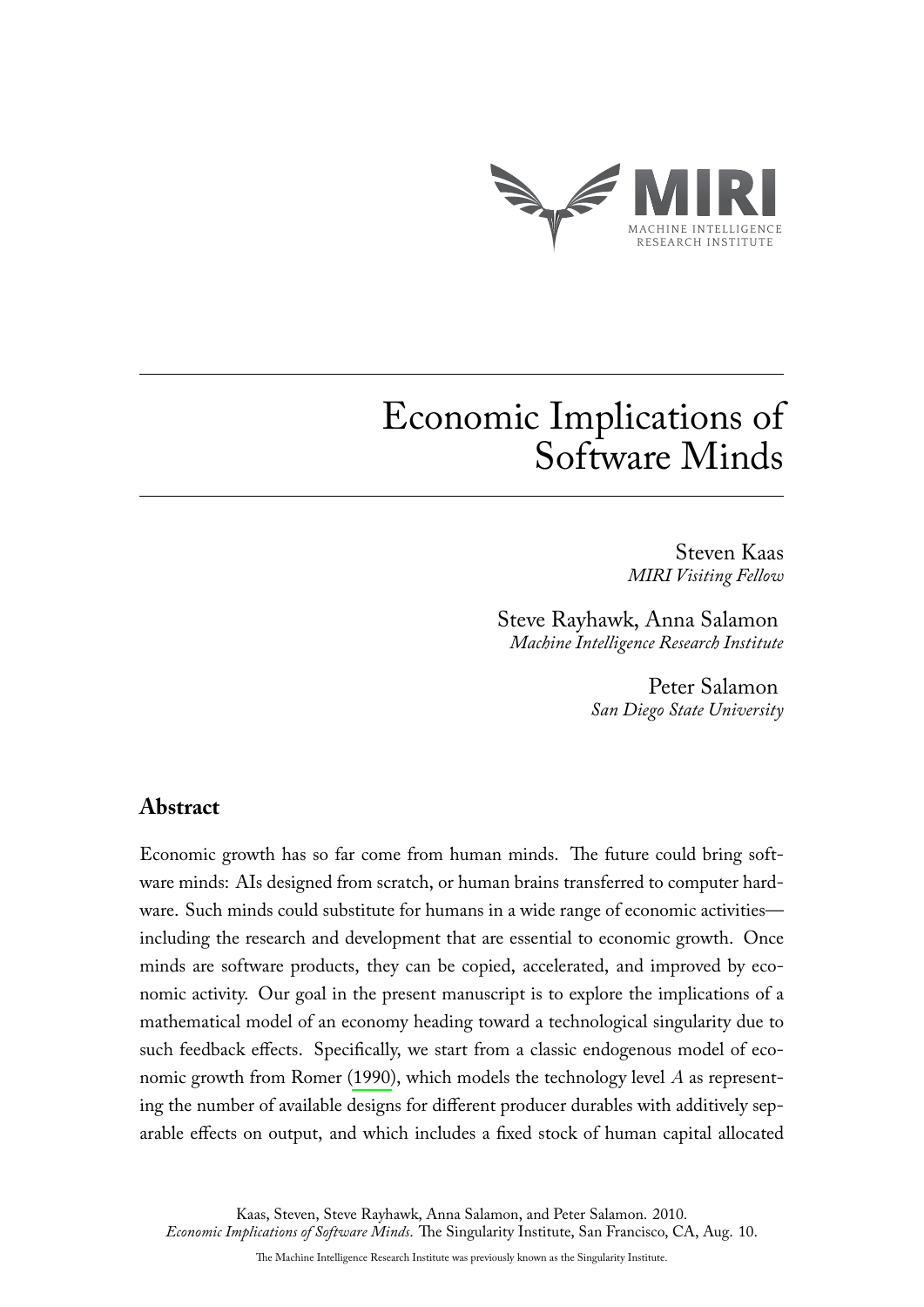endogenously to either the production of goods or the research of new designs. We modify this model by assuming that beyond some level of technology  $A_{\theta}$ , the durables produced can substitute for human capital H as  $H = H_{\theta} + h \sum_{i \geq A_{\theta}} x_i$ , where h is the marginal rate of substitution of product i for human capital and  $x_i$  is the amount of durable i produced. Our findings are as follows. First, the model reaches a vertical asymptote in finite time for all of the growing variables (capital, technology level, consumption, etc.). Second, the asymptote has the nature of a simple pole of the form  $A(t) = \frac{a}{exp(bt)-c}$  for constants a, b, and c. Third, an explicit bound is calculated for the time required to reach the vertical asymptote from the time when  $A_{\theta}$  is reached. Fourth, the conclusions remain qualitatively unchanged even if Romer's main assumption regarding the growth of technology  $\dot{A}=\delta\cdot H_A\cdot A$  is weakened to  $\dot{A}=\delta\cdot H_A\cdot A^{\gamma},$ where  $H_A$  is the amount of human capital devoted to research and  $\gamma$  is any positive constant.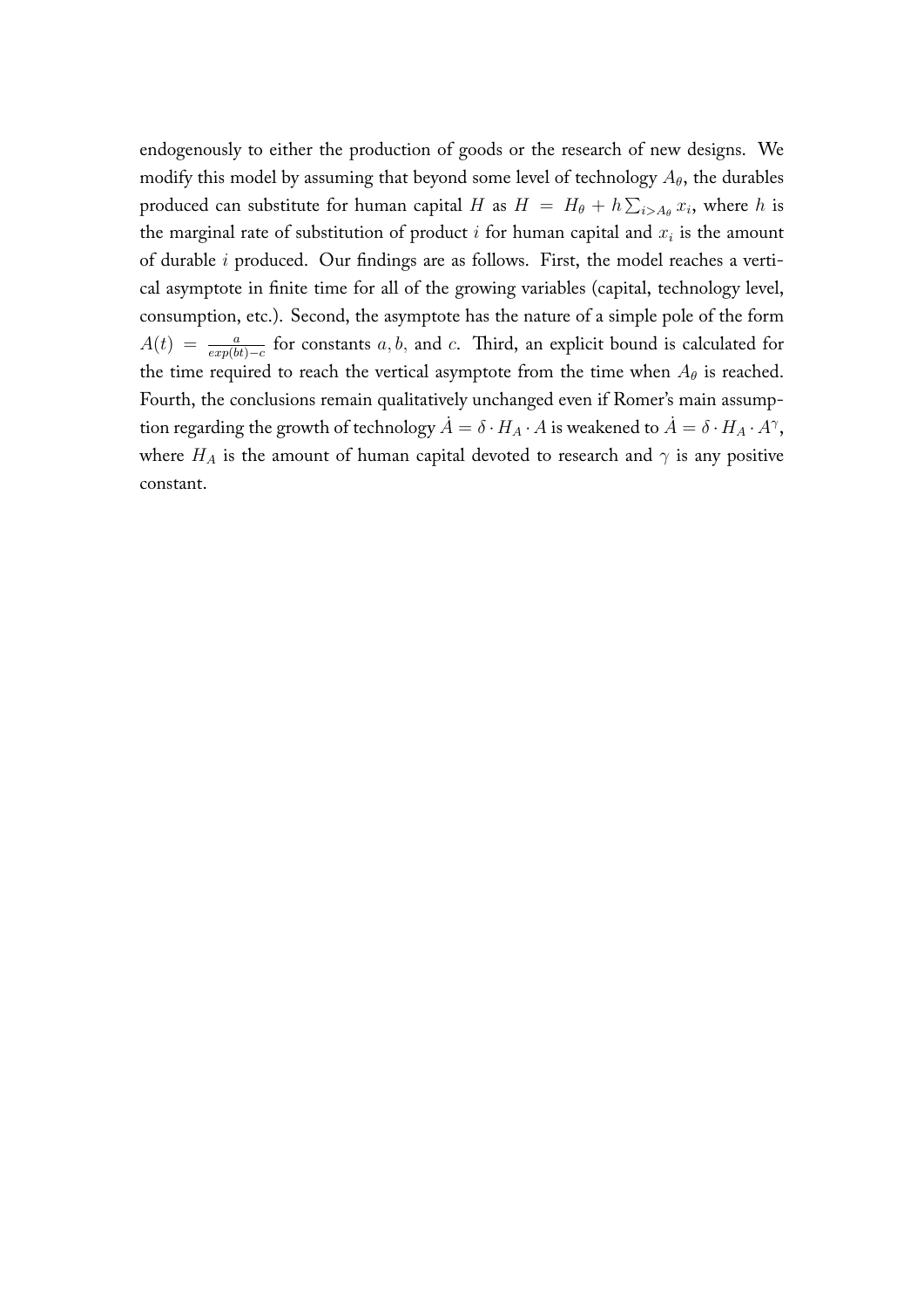#### **1. Introduction**

Our goal in the present manuscript is to explore the implications of a mathematical model of an economy capable of manufacturing human-equivalent minds, including the implication of a possible technological singularity. As reviewed in Sandberg [\(2010\)](#page-7-1), there have been many previous models of this development (Sandberg [2010;](#page-7-1) Hanson, [forthcoming,](#page-7-2) [1994\)](#page-7-3). Our present effort differs from these previous models by using the growth model of Romer [\(1990\)](#page-7-0), which is arguably the current standard paradigm for endogenous economic growth.

Romer's endogenous growth model assumes optimal behavior of every facet of an economy. Loosely speaking, this means that the price of anything exactly pays for the value it produces, with the exception that inventors capture only the direct value of their invention, and not the value their invention adds to others' future research. The model predicts exponential growth once the amount of human capital H exceeds a threshold value (see Figure [1\)](#page-2-0). Below this value, no research is performed and growth equals

<span id="page-2-0"></span>

Figure 1: Figure adapted from Romer [\(1990\)](#page-7-0). The vertical axis shows the exponent for the growth of the economy and the amount of human capital devoted to research,  $H_A$  as a function of the total amount of human capital.

zero; above this value, the exponential growth rate increases linearly with  $H$ . Thus, it is not surprising that our hypothesis of creating additional human capital H results in super-exponential growth—we move up the line as we produce  $H$ . We find that even rather mild hypotheses allowing production of  $H$  cause economic output to reach infinity in finite time, provided such production increases  $H$  with no upper bound. As argued in Sandberg [\(2010\)](#page-7-1), such blow-up is not to be taken literally, but rather means that the model predicts a transition to some other regime where the assumptions underlying the model no longer apply.

The main part of Romers model responsible for the blow-up is also present, and also causes a blow-up, in several of the papers reviewed by Sandberg (Sandberg [2010;](#page-7-1)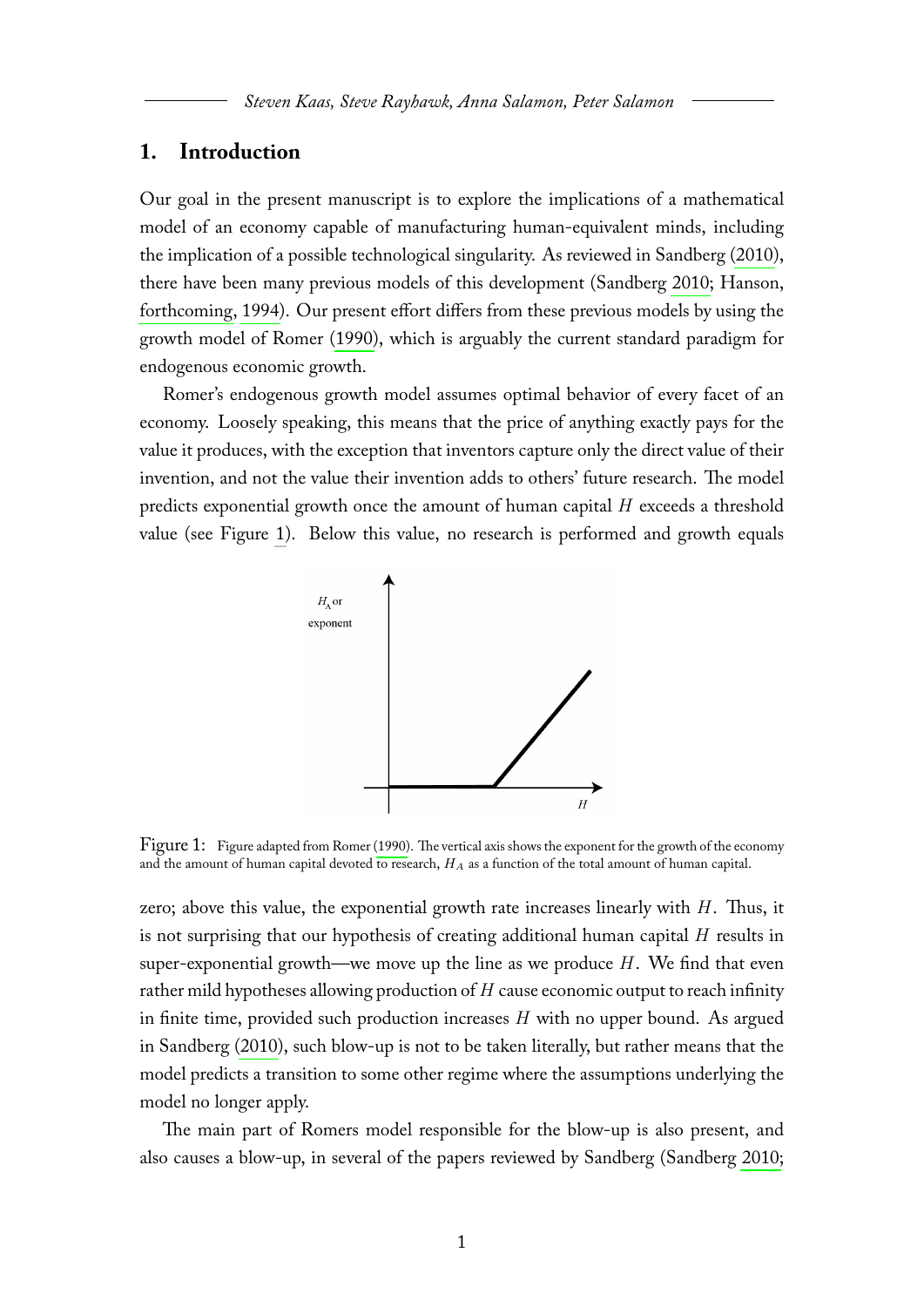Heylighen [2007;](#page-7-4) Kremer [1993\)](#page-7-5)

<span id="page-3-0"></span>
$$
\frac{dA}{dt} = \delta H_A A \tag{1}
$$

where  $\delta$  is a constant of proportionality, A is the level of technology, and  $H_A$  is the amount of human capital devoted to research. For Romer, human capital  $H$  is constant. For constant  $H_A$ , A grows exponentially, and can be viewed as the driving force behind the exponential growth of the whole economy. This growth dynamic, however, would be completely changed by the possibility of software minds that add to human capital, or even significantly weaker technologies that merely enhance human productivity in such a way as to increase H without bound. Once  $H_A$  starts growing as some power v of A,  $\frac{dA}{dt}$  grows as  $A^{1+v}$  with  $v > 0$ , and knowledge A, and the total economic output with it, go to infinity in finite time.

### **2. Reviewing Romer's Model**

Technology is modeled by Romer as a sequence of "recipe" indexed by  $i, i = 1, ..., A$ . The final output Y is

$$
Y = H_Y^{\alpha} L^{\beta} \sum_{i=1}^A x_i^{1-\alpha-\beta} \tag{2}
$$

where  $H_Y$  is the human capital used in production, L is labor, and  $x_i$  is the number of units of output produced according to recipe i and used in production of durables. Thus, the more recipes that have been produced (via research), the greater the total economic output. The production of consumer goods is modeled only implicitly, by relating production of durables to foregone consumption. Finally, the production of the research sector is given by a slightly rearranged form of equation [1:](#page-3-0)

$$
\Delta A = \delta H_A A \Delta t \tag{3}
$$

As stated in Romer [\(1990\)](#page-7-0):

An equilibrium for this model will be paths for prices and quantities such that (i) consumers make savings and consumption decisions taking interest rates as given; (ii) holders of human capital decide whether to work in the research sector or the manufacturing sector taking as given the stock of total knowledge  $A$ , the price of designs  $P_A$ , and the wage rate in the manufacturing sector  $wA$ ; (iii) final-goods producers choose labor, human capital, and a list of differentiated durables taking prices as given; (iv) each firm that owns a design and manufactures a producer durable maximizes profit taking as given the interest rate and the downward-sloping demand curve it faces, and setting prices to maximize profits; (v) firms contemplating entry into the business of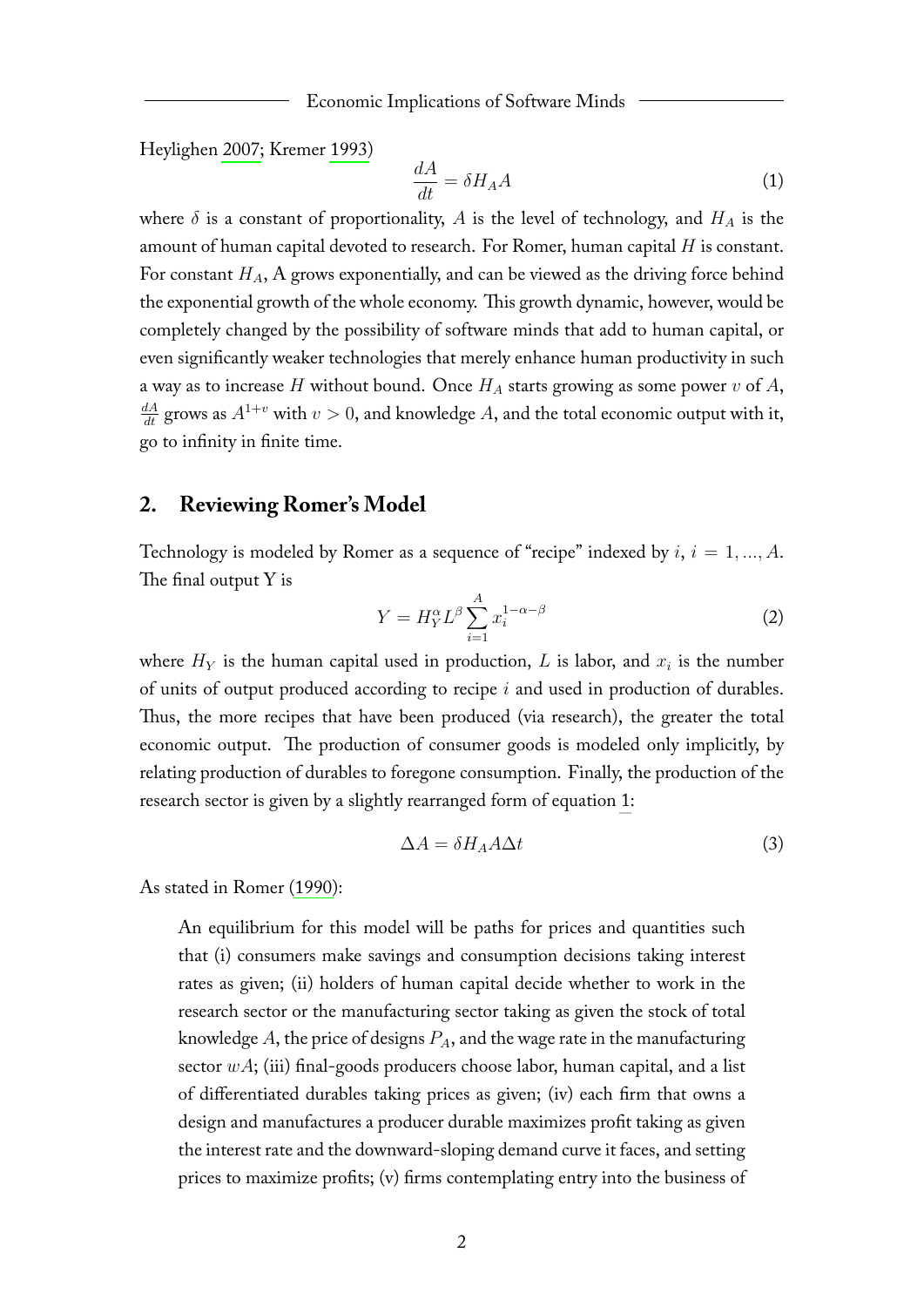producing a durable take prices for designs as given; and (vi) the supply of each good is equal to the demand.

Within Romer's model, all durables  $i < A$  face the same demand and supply functions, resulting in equal amounts fix of all durables, fetching a price  $\bar{p}$  and profit  $\bar{\pi} = (\alpha + \beta)\bar{p}\bar{x}$ . This profit just pays for the interest on the cost of the invention  $\overline{P}_{A}$  with  $\overline{P}_{A} = \overline{\pi}/r$ , where r is the discount rate. Wages for the two sectors are equal,  $w_Y = w_A$ , and determine the allocation of total human capital  $H = H_A + H_Y$ , with  $H_A = aH - b$ , where

$$
\alpha = \frac{1}{\delta \Lambda + 1}; \Lambda = \frac{\alpha}{(\alpha + \beta)(1 - \alpha - \beta)}
$$
(4)

with  $\delta$  equaling the parameter of a Ramsey consumer with utility function

$$
U(C) = \frac{C^{1-\delta} - 1}{1 - \delta} \tag{5}
$$

In particular, note that this has the growth in  $H_A$  proportional to growth in  $H$ ,

<span id="page-4-0"></span>
$$
\Delta H_A = a \Delta H \tag{6}
$$

#### **3. Modifying Romer's Model**

We extend Romer's model to include the possibility that beyond some level of technology  $A_{\theta}$ , the durables produced can substitute for human capital H. Thus, H is no longer constant, but depends on the production levels of those durables that can substitute for human capital. The simplest dependence, and one that calculus assures us must hold for small changes, is a First order Taylor series  $H(x) = H_0 + \frac{\partial H}{\partial x}x$ . For simplicity, we assume that this local linear approximation holds even for large values of x; thus, our chosen modification of Romer is to take  $H = H_{\theta} + h \sum_{i > A_{\theta}} x_i$ , where  $h = h_i = \frac{\partial H_Y}{\partial x_i}$  $\frac{\partial H_Y}{\partial x_i} > 0$  is the marginal rate of substitution of any product  $i > A_\theta$  for human capital and  $x_i$  is the amount of durable  $i$  produced. As our initial state, we assume an economy following the endogenous exponential growth path solving the classic Romer model. We further assume that the technology reaches a threshold level  $A_{\theta}$ , at which we reach designs  $i > A_{\theta}$  that provide recipes for durable goods that increase H by substituting for educated humans in manufacturing and research. We assume also that equation [6](#page-4-0) stays valid. While this may not be the optimal allocation for the social planning problem Romer considers, once many recipes  $i > A_{\theta}$  exist, it is enough to make the objective function reach infinity, and thus is as good as any other allocation with this property. The model does not distinguish true software minds from any technologies that extend effective human capital; this may be interpreted as including existing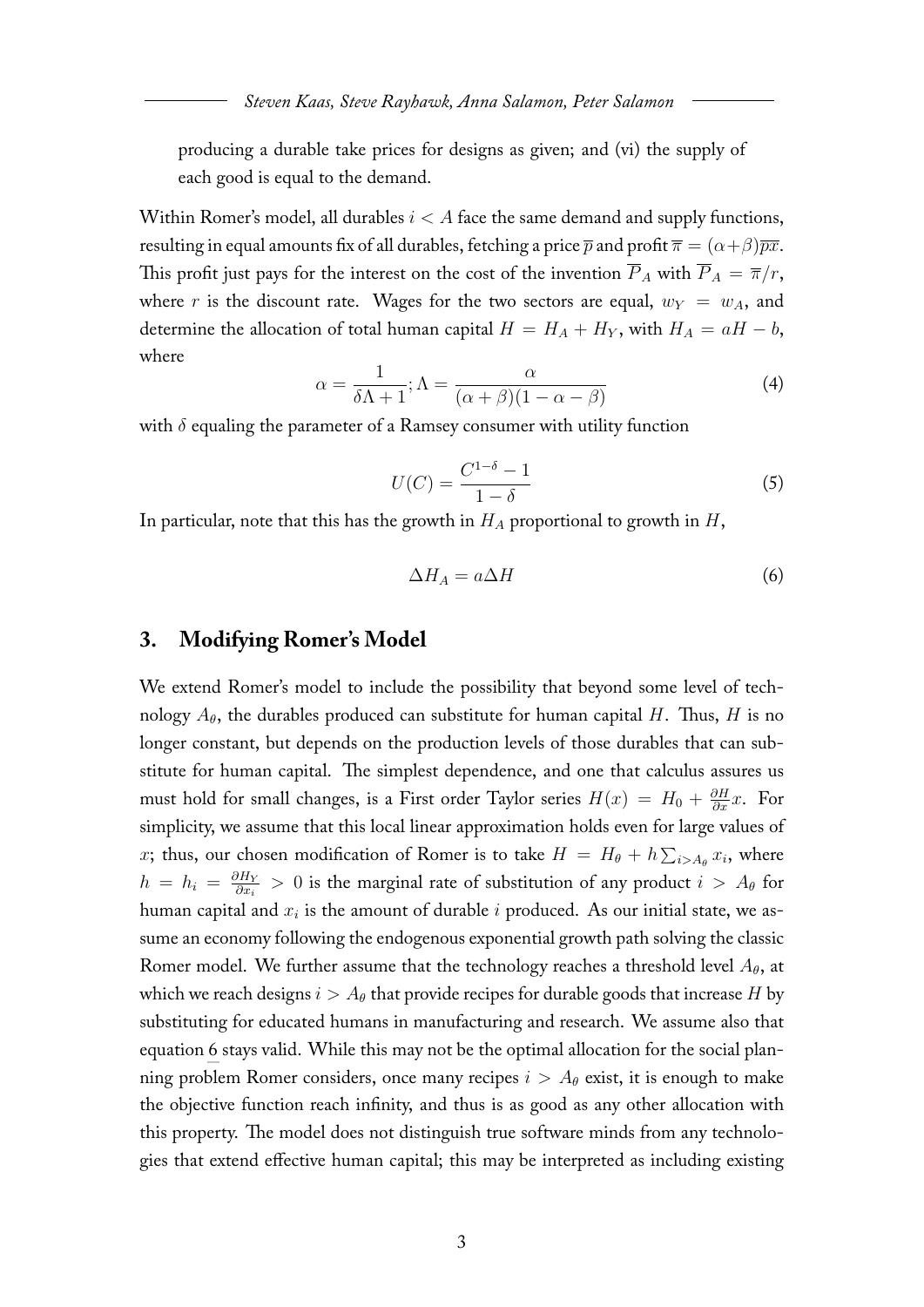technologies such as Google, Mathematica, etc. insofar as these extend the effective education of researchers.

Once recipes that can be used to increase  $H$  have been discovered, all goods are no longer equivalent. Romer's production function implies that smart goods have greater quantities, greater prices and result in greater profits. Thus they are more profitable to develop recipes for and the research sector only develops smart new recipes.

One surprising finding follows from the relationship between  $P_A$  and the wage  $w =$  $w_A$ . In Romer, the entire profit of the research sector becomes wages to the human capital  $H_A$  used in this sector. Thus

$$
w_A = \frac{P_A \Delta A}{H_A} = \frac{\partial \dot{A}}{\partial H_A} = \delta P_A A \tag{7}
$$

Since both  $P_A$  and  $A$  are growing, Romer's model predicts a growing wage rate. Despite the fact that the amount of human capital tends to infinity,  $H \to \infty$ , the profitability of each hour of human capital expended toward research also tends to infinity!

A second finding concerns the assumptions required for blow-up. Within Romer's model with constant  $H$ , the sustained exponential growth of the economy depends on the assumption that the rate of innovation is proportional to both the amount of human capital and the amount of existing knowledge:  $\Delta A \propto H_A A$ . Romer notes that this is an assumption rather than a result of his model, and that sustained exponential growth disappears if we do not assume proportionality to A. However, once Romer's model is modified to allow for inventions that substitute for human capital, the assumptions required for unbounded growth become much weaker. Specifically, consider replacing Romer's growth equation with the more general form

$$
\frac{dA}{dt} = \delta H_A^v A^\gamma \tag{8}
$$

Any time  $v + \gamma > 1$ , the economic output reaches infinity in finite time. Specifically, this is the case for  $v = 1$  and  $\gamma > 0$ , so it holds even if "low-hanging fruit" for research is depleted much more quickly than in Romer's model. If  $v + \gamma = 1$ , the production of the research sector shows constant returns to scale and we see exponential growth for the economy, while, if  $v + \gamma \leq 1$  (indicating both the exhaustion of low-hanging fruit for research, and limited parallelizability of research), the economic output stays finite and does not blow up. Using  $v = \gamma = 1$  as in Romer, and  $H_A = u + v(A - A_\theta)$ , with constants  $u$  and  $v$ , we find the solution

$$
A(t) = \frac{A_{\theta}(-u + vA_{\theta})}{vA_{\theta} - ue^{\delta(-u + vA_{\theta})t}}
$$
(9)

which reaches infinity for

<span id="page-5-0"></span>
$$
t = \ln\left(\frac{vA_{\theta}}{u}\right)\delta^{-1}\left(-u + vA_{\theta}\right)^{-1} \tag{10}
$$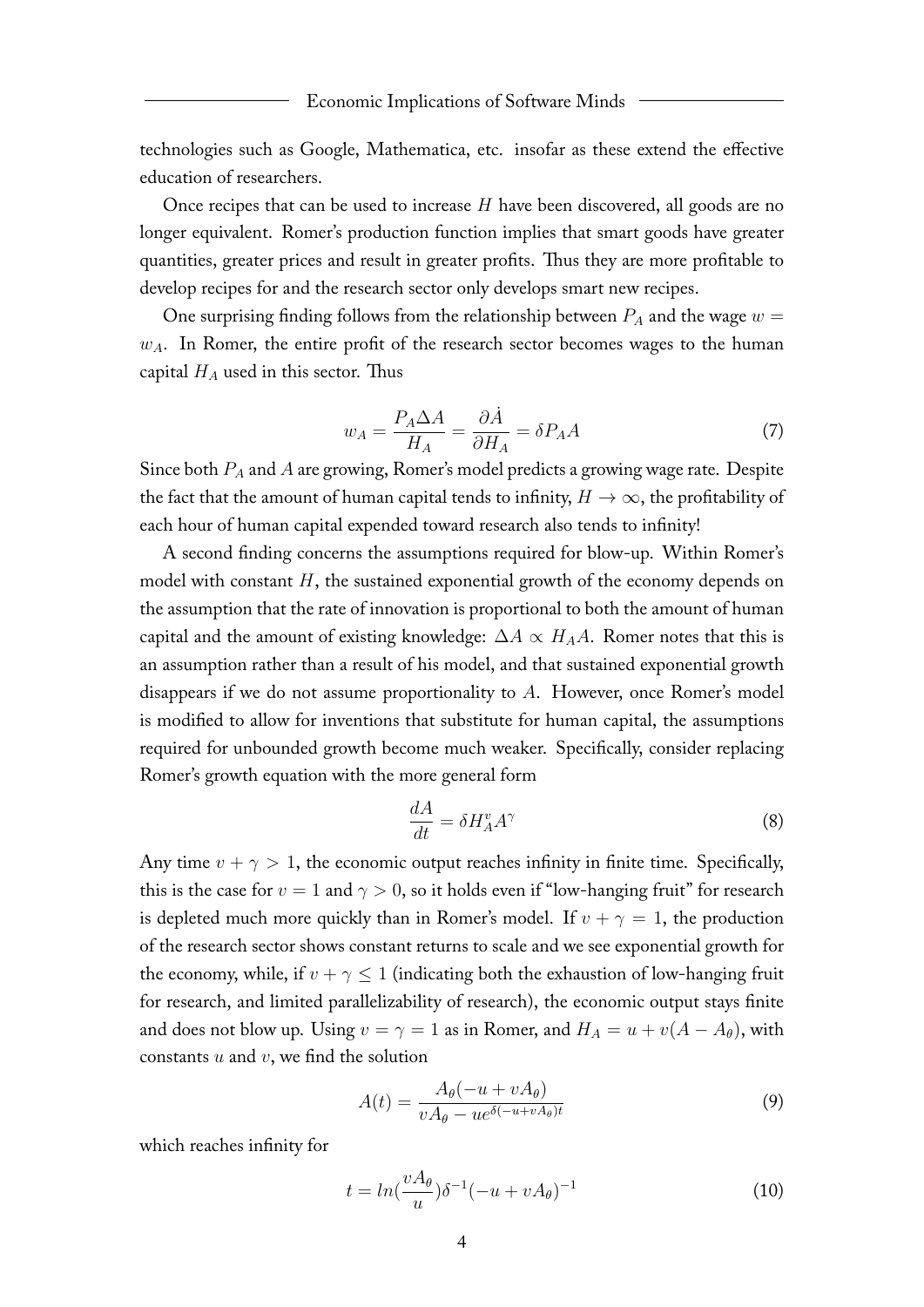The case of interest has  $u = H_\theta$  which is indeed constant while  $v = h(1-a) \sum_{i > A_\theta} x_i$ is not. In fact  $v$  is increasing but such increase merely serves to increase  $H_A$  faster and  $A$ reaches its vertical asymptote more quickly. It follows that the time  $t$  given in equation [10](#page-5-0) is only an upper bound and the model actually blows up before  $t$  reaches this value.